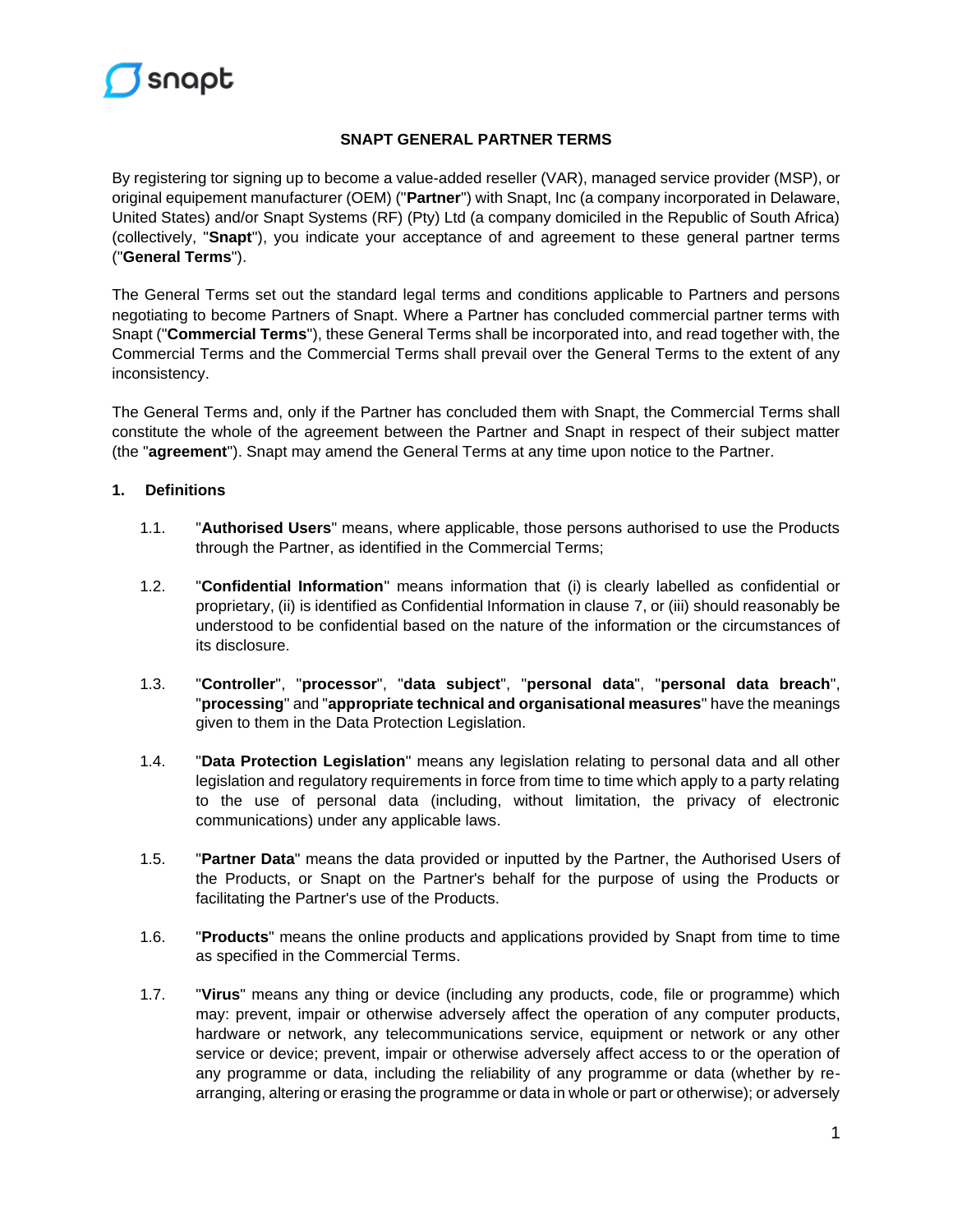

affect the user experience, including worms, trojan horses, viruses and other similar things or devices.

## **2. Term and termination**

- <span id="page-1-1"></span>2.1. Subject to clause [2.2,](#page-1-0) the General Terms shall commence and bind the Parties with effect from the date of registration of and/or signup by the Partner with Snapt and shall endure indefinitely, provided that the Partner shall have a right to terminate in the event that the Commercial Terms are not agreed within a period of 6 months after execution of the General Terms.
- <span id="page-1-0"></span>2.2. On conclusion of the Commercial Terms with Snapt, the term and termination provisions of the Commercial Terms shall supersede clause [2.1.](#page-1-1)
- <span id="page-1-3"></span><span id="page-1-2"></span>2.3. Notwithstanding clauses [2.1](#page-1-1) and [2.2,](#page-1-0) and without affecting any other right or remedy available to it, either party may terminate this agreement with immediate effect by giving written notice to the other party if:
	- 2.3.1. the other party fails to pay any amount due under this agreement on the due date for payment and remains in default not less than 30 days after being notified in writing to make such payment;
	- 2.3.2. the other party commits a material breach of any other term of this agreement which breach is irremediable or (if such breach is remediable) fails to remedy that breach within a period of 30 business days after being notified in writing to do so;
	- 2.3.3. the other party repeatedly breaches any of the terms of this agreement in such a manner as to reasonably justify the opinion that its conduct is inconsistent with it having the intention or ability to give effect to the terms of this agreement;
	- 2.3.4. the other party suspends, or threatens to suspend, payment of its debts as they fall due or admits inability to pay its debts or is deemed unable to pay its debts;
	- 2.3.5. the other party commences negotiations in relation to a rescheduling, composition, compromise, assignment or arrangement with its creditors generally other than in the context of a solvent amalgamation or restructuring;
	- 2.3.6. a petition is filed, a notice is given, a resolution is passed, or an order is made, for or in connection with the winding up of that other party other than in the context of a solvent amalgamation or restructuring;
	- 2.3.7. a liquidator, receiver, administrative receiver, administrator, compulsory manager, business rescue practitioner or other similar officer is appointed in respect of the other party or any of its assets; or an order or application is made for, or any person becomes entitlted to, such an appointment;
	- 2.3.8. any person becomes entitled to enforce any security over any of the other party's assets;
	- 2.3.9. a creditor or encumbrancer of the other party attaches or takes possession of, or a distress, execution, sequestration or other such process is levied or enforced on or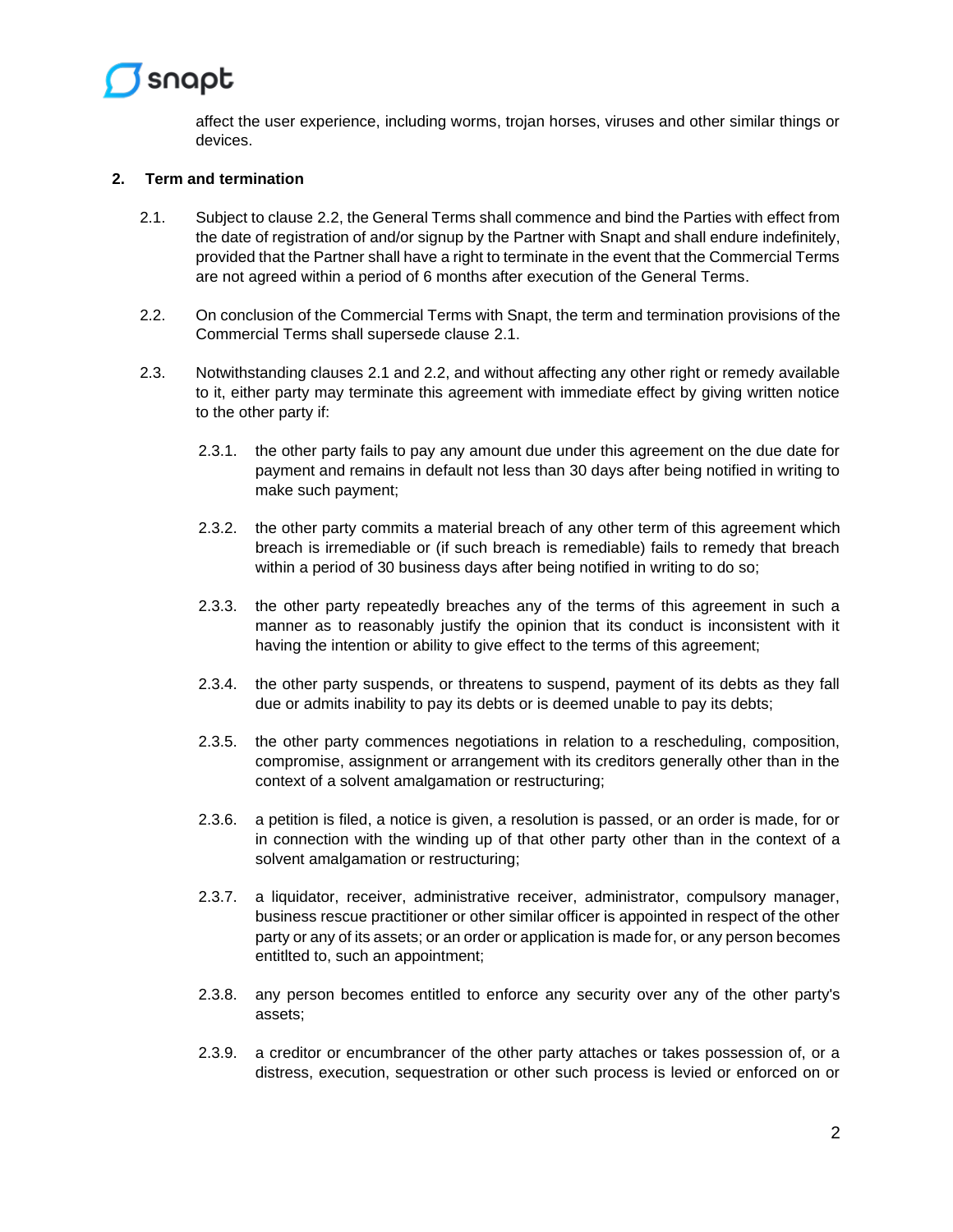

sued against, the whole or any part of the other party's assets and same is not discharged within 14 days; or

2.3.10. any event occurs, or proceeding is taken, with respect to the other party in any jurisdiction to which it is subject that has an effect equivalent or similar to any of the events mentioned in clauses [2.3.4](#page-1-2) to [2.3.9.](#page-1-3)

## **3. Proprietary rights and use restrictions**

- 3.1. The Partner acknowledges and agrees that Snapt and/or its licensors own all intellectual property rights in the Products. Except as expressly stated herein or in applicable Commercial Terms, the agreement does not grant the Partner any rights to, under, or in any patents, copyright, database right, trade secrets, trade names, trade marks (whether registered or unregistered), or any other rights or licences in respect of the Products or the documentation relating to the Products ("**Documentation**").
- 3.2. Snapt confirms that it has all the rights in relation to the Products and the Documentation that are necessary to grant all the rights it purports to grant under, and in accordance with, the terms of the agreement.
- 3.3. The Partner shall not access, store, distribute or transmit any Viruses, or any material during the course of its use of the Products that is unlawful, harmful, threatening, defamatory, obscene, infringing, harassing or offensive, facilitates illegal activity, or is otherwise illegal or causes damage or injury to any person or property, and Snapt reserves the right, without liability or prejudice to its other rights, to disable the Partner's access to any material that breaches the provisions of this clause.
- 3.4. The Partner shall not, except as may be allowed by any applicable law which is incapable of exclusion by agreement:
	- 3.4.1. attempt to copy, modify, duplicate, create derivative works from, frame, mirror, republish, download, display, transmit, or distribute all or any portion of the Products (as applicable) in any form or media or by any means; or
	- 3.4.2. attempt to de-compile, reverse compile, disassemble, reverse engineer or otherwise reduce to human-perceivable form all or any part of the Products; or
	- 3.4.3. access all or any part of the Products in order to build a product or service which competes with the Products; or
	- 3.4.4. license, sell, rent, lease, transfer, assign, distribute, display, disclose, or otherwise commercially exploit, or otherwise make the Products available to any third party except those permitted under the Commercial Terms, or
	- 3.4.5. attempt to obtain, or assist third parties in obtaining, access to the Products.
- 3.5. The Partner shall use all reasonable endeavours to prevent any unauthorised access to, or use of, the Products and, in the event of any such unauthorised access or use, promptly notify Snapt.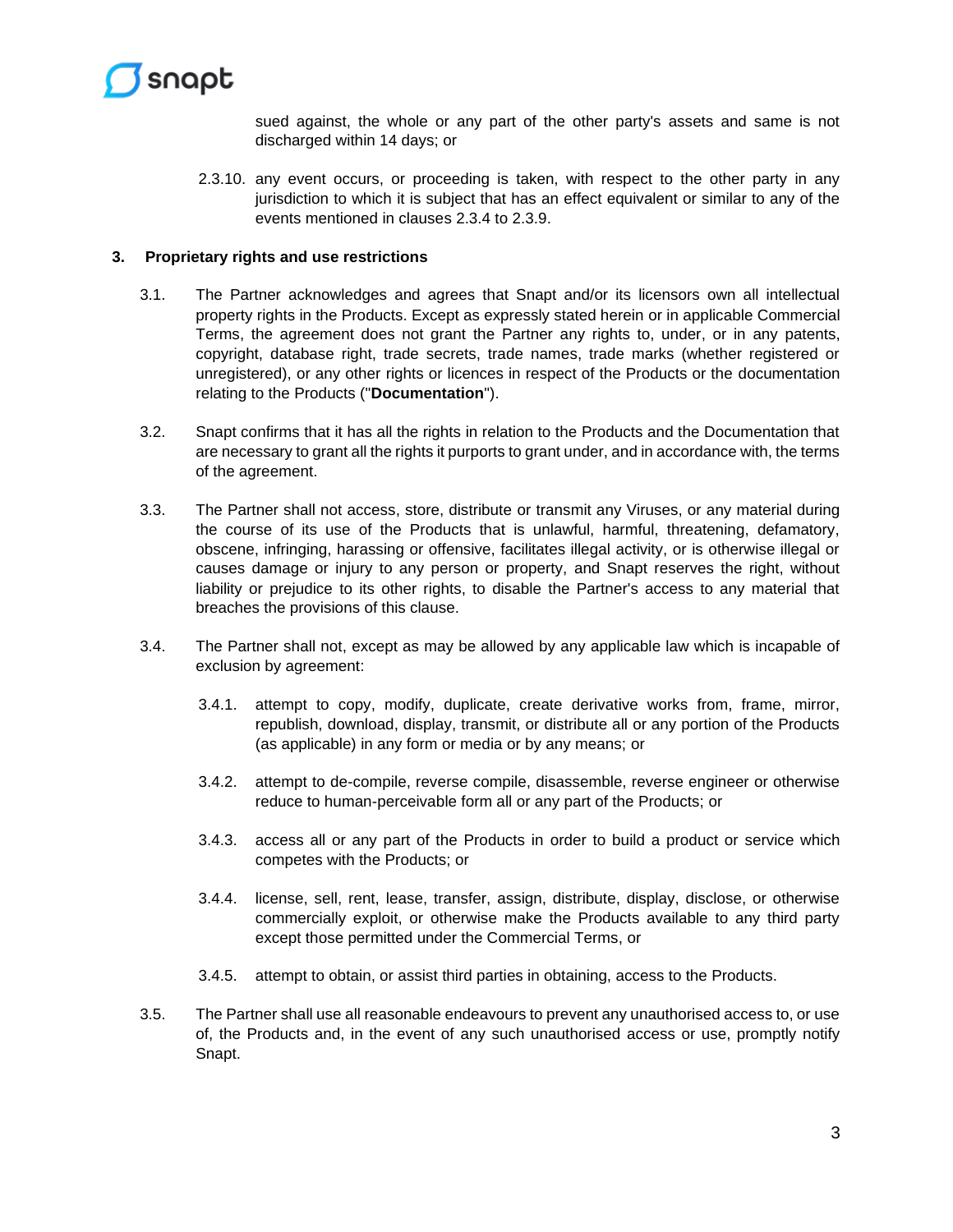

3.6. The rights provided under this clause are granted to the Partner only, and shall not be considered granted to any subsidiary or holding company of the Partner.

## **4. Snapt's obligations**

- 4.1. Snapt shall use commercially reasonable endeavours to make the Products available as per the Commercial Terms and the published and agreed service levels in effect at the time that the Products are provided, except for:
	- 4.1.1. planned maintenance, as communicated to the Partner; and
	- 4.1.2. unscheduled maintenance performed outside normal business hours, provided that Snapt has used reasonable endeavours to give the Partner at least 6 business hours' advance notice.
- <span id="page-3-0"></span>4.2. Snapt undertakes that all Products made available under the Commercial Terms will be provided substantially in accordance with the public specifications and features in effect at the time the Products are provided, and with reasonable skill and care.
- 4.3. The undertaking in clause [4.2](#page-3-0) shall not apply to the extent of any non-conformance which is caused by use of the Products contrary to Snapt's instructions, or modification or alteration of the Products by any party other than Snapt or Snapt's duly authorised contractors or agents. If the Products do not conform with the foregoing undertaking, Snapt will, at its expense, use all reasonable commercial endeavours to correct any such non-conformance promptly, or provide the Partner with an alternative means of accomplishing the desired performance. Such correction or substitution constitutes the Partner's sole and exclusive remedy for any breach of the undertaking set out in clause [4.2.](#page-3-0) Notwithstanding the foregoing, Snapt:
	- 4.3.1. does not warrant that the Partner's use of the Products will be uninterrupted or error-free; or that the Products and/or the information obtained by the Partner through the Products will meet the Partner's requirements; and
	- 4.3.2. is not responsible for any delays, delivery failures, or any other loss or damage resulting from the transfer of data over communications networks and facilities, including the internet, and the Partner acknowledges that the Products and Documentation may be subject to limitations, delays and other problems inherent in the use of such communications facilities.

## **5. Partner's obligations.**

The Partner shall

- 5.1. provide Snapt with all necessary co-operation in relation to this agreement and all necessary access to such information as may be required by Snapt in order to fulfil its obligations under the agreement, including but not limited to Partner Data, security access information and configuration services;
- 5.2. conduct itself in an ethical, professional and lawful manner, exercise its best efforts to achieve a high level of customer satisfaction, and refrain from doing anything to impair the reputation of Snapt; and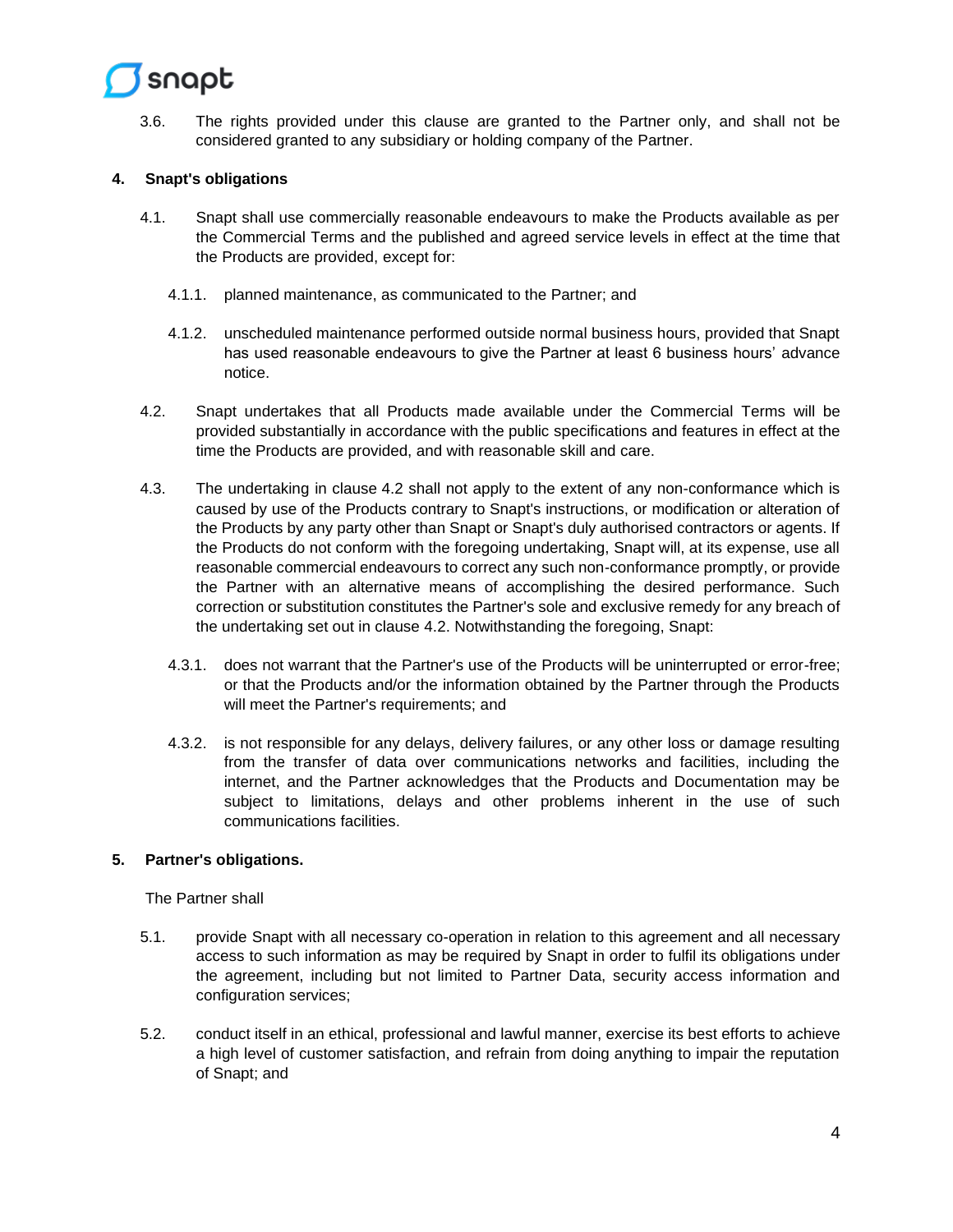

- 5.3. employ a sufficient number of suitably qualified personnel to ensure the proper fulfilment of the Partner's obligations under this agreement.
- **6. General payment terms.** In respect of all amounts payable to Snapt under the Commercial Terms (where such terms have been concluded):
	- 6.1. If Snapt has not received payment on the due date as per the payment terms, and without prejudice to any other rights and remedies of Snapt:
		- 6.1.1. Snapt may, without liability to the Partner, disable the Partner's password, account and access to all or part of the Products and Snapt shall be under no obligation to provide any or all of the Products while the invoice(s) concerned remain unpaid; and
		- 6.1.2. interest shall accrue on a daily basis on such due amounts at an annual rate equal to the then-current base lending rate of Snapt's bankers in the United States plus 3%, commencing on the due date and continuing until fully paid, whether before or after judgment.
	- 6.2. All amounts and fees stated or referred to in this agreement (i) shall be payable in the invoiced currency, unless otherwise specified by Snapt, (ii) are non-cancellable and non-refundable, (iii) are exclusive of value added taxes, goods and services taxes, sales tax or similar taxes, which shall be added to Snapt's invoice(s) at the appropriate rate where applicable, and (iv) shall be paid free of exchange, without set-off, deduction or withholding.
	- 6.3. For the avoidance of doubt, if the Partner must by law make any deductions or withholdings from the payments of amounts owing, it must pay additional amounts as may be necessary so that the net amount Snapt receives after the deductions or withholdings equals the amount Snapt would have received had no such deductions or withholdings been made. Where applicable, the Partner shall deliver to Snapt satisfactory proof that it has paid such deductions or withholdings, including an original or certified copy of each tax receipt evidencing such payment within 30 days after the date of each payment.

# <span id="page-4-0"></span>**7. Confidentiality**

- 7.1. Each party may be given access to Confidential Information from the other party in order to perform its obligations under the agreement. A party's Confidential Information shall not include information that (i) is or becomes publicly known other than through any act or omission of the receiving party; (ii) was in the other party's lawful possession before the disclosure; (iii) is lawfully disclosed to the receiving party by a third party without restriction on disclosure; or (iv) is independently developed by the receiving party, which independent development can be shown by written evidence.
- 7.2. Subject to clause [7.4,](#page-5-0) each party shall hold the other's Confidential Information in confidence and not make the other's Confidential Information available to any third party, or use the other's Confidential Information for any purpose other than the negotiation and implementation of the agreement.
- 7.3. Each party shall take all reasonable steps to ensure that the other's Confidential Information to which it has access is not disclosed or distributed by its employees, agents, or other personnel in violation of the terms of this agreement.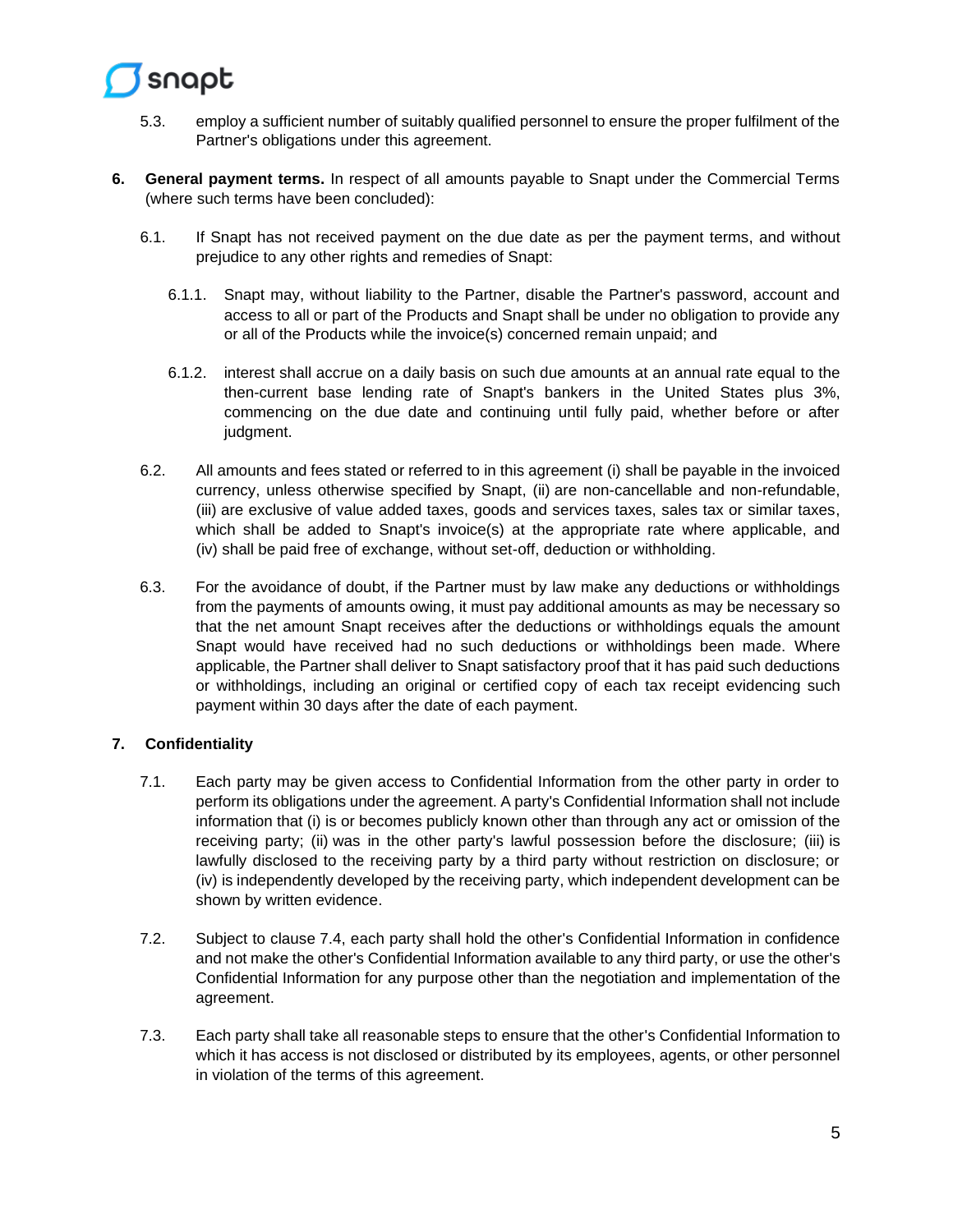# snapt

- <span id="page-5-0"></span>7.4. A party may disclose Confidential Information to the extent such Confidential Information is required to be disclosed by law, by any governmental or other regulatory authority or by a court or other authority of competent jurisdiction, provided that, to the extent it is legally permitted to do so, it gives the other party as much notice of such disclosure as possible and, where notice of disclosure is not prohibited and is given in accordance with this clause [7.4,](#page-5-0) it takes into account the reasonable requests of the other party in relation to the content of such disclosure.
- 7.5. The Partner acknowledges that details of the Products, and the results of any performance tests of the Products, constitute Snapt's Confidential Information.
- 7.6. Snapt acknowledges that the Partner Data is the Confidential Information of the Partner.
- 7.7. No party shall make, or permit any person to make, any public announcement concerning this agreement without the prior written consent of the other parties (such consent not to be unreasonably withheld or delayed), except as required by law, any governmental or regulatory authority (including, without limitation, any relevant securities exchange), any court or other authority of competent jurisdiction.
- 7.8. The above provisions of this clause [7](#page-4-0) shall survive termination of this agreement, however arising.

# <span id="page-5-1"></span>**8. Partner Data**

- 8.1. The Partner shall retain all right, title and interest in and to all of the Partner Data that is not personal data and shall have sole responsibility for the legality, reliability, integrity, accuracy and quality of all such Partner Data.
- <span id="page-5-2"></span>8.2. Both parties will comply with all applicable requirements of the Data Protection Legislation. This clause [8](#page-5-1) is in addition to, and does not relieve, remove or replace, a party's obligations or rights under the Data Protection Legislation.
- 8.3. The parties acknowledge that if Snapt processes any personal data on the Partner's behalf when performing its obligations under this agreement, the Partner is the controller and Snapt is the processor for the purposes of the Data Protection Legislation.
- 8.4. The Partner acknowledges that the personal data may be transferred or stored outside where the Partner and the Authorised Users are located in order to provide the Products and carry out Snapt's other obligations under this agreement.
- 8.5. Without prejudice to the generality of clause [8.2,](#page-5-2) the Partner will ensure that it has all necessary appropriate consents and notices in place to enable, where required, lawful transfer of the personal data to Snapt for the duration and purposes of this agreement so that Snapt may lawfully use, process and transfer the personal data in accordance with this agreement on the Partner's behalf.
- 8.6. Either party may, at any time on not less than 30 days' notice, revise this clause [8](#page-5-1) by replacing it with any applicable controller to processor standard clauses or similar terms forming part of an applicable certification scheme (which shall apply when replaced by attachment to this agreement).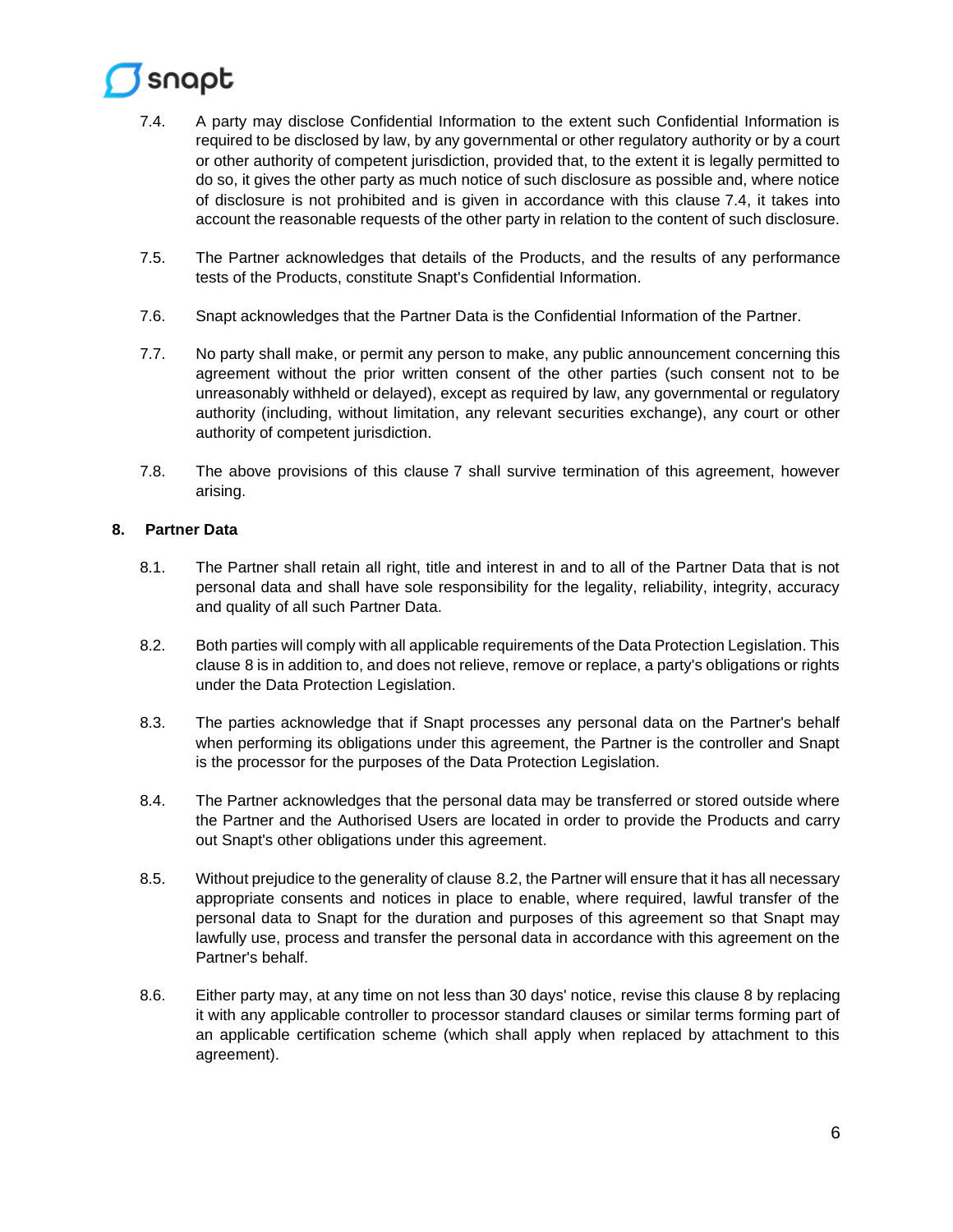# snapt

**9. General compliance.** Both parties warrant that they have and will maintain all necessary licences, consents, and permissions necessary for their (and their employees', contractors' and agents') performance of their respective obligations under this agreement and that, without limiting their other obligations in this agreement, they shall comply with all applicable laws and regulations with respect to their activities in connection with agreement.

# <span id="page-6-0"></span>**10. Indemnification**

- <span id="page-6-1"></span>10.1. The Partner shall defend, indemnify and hold harmless Snapt and its affiliates, agents, subcontractors and employees against third party claims, actions, proceedings, losses, damages, expenses and costs (including without limitation court costs and reasonable legal fees) arising out of or in connection with (i) the Partner's or its affiliates', agents', sub-contractors' or employees' use of the Products; (ii) breach of this agreement or violation of applicable law by the Partner; or (iii) a dispute between the Partner and any of its Authorised Users or Clients.
- 10.2. Snapt shall defend, indemnify and hold harmless the Partner and its affiliates, agents, subcontractors and employees against any third-party claim alleging that the Products infringe or misappropriate that third party's intellectual property rights. In respect of any such claim, Snapt will, at its election, either: (i) procure the rights to use that portion of the Products alleged to be infringing; (ii) replace the alleged infringing portion of the Products with a non-infringing alternative; (iii) modify the alleged infringing portion of the Products to make it non-infringing; or (iv) terminate the allegedly infringing portion of the Product or this agreement. These remedies are the sole and exclusive remedies available to the Partner against Snapt for any third-party claims of infringement or misappropriation of intellectual property rights by the Products.
- 10.3. The obligations under this clause [10](#page-6-0) will apply only if the party seeking defense or indemnity: (i) gives the other party prompt written notice of the claim; (ii) permits the other party to control the defense and settlement of the claim; and (iii) reasonably cooperates with the other party (at the other party's expense) in the defense and settlement of the claim. In no event will a party agree to any settlement of any claim that involves any commitment, other than the payment of money, without the consent of the other party.

# **11. Limitation and exclusion of liability**

- <span id="page-6-2"></span>11.1. Except as expressly and specifically provided in this agreement, all warranties, representations, conditions and all other terms of any kind whatsoever implied by statute or common law are, to the fullest extent permitted by applicable law, excluded from this agreement and the Products are accordingly provided to the Partner on an "as is" basis.
- <span id="page-6-3"></span>11.2. Nothing in this agreement limits or excludes:
	- 11.2.1. the liability of either party for deliberate default of its obligations under this agreement;
	- 11.2.2. the Partner's payment obligations under the Commercial Terms (where applicable);
	- 11.2.3. any liability in respect of the indemnity in clause [10.1;](#page-6-1) or
	- 11.2.4. any liability which cannot legally be limited or excluded.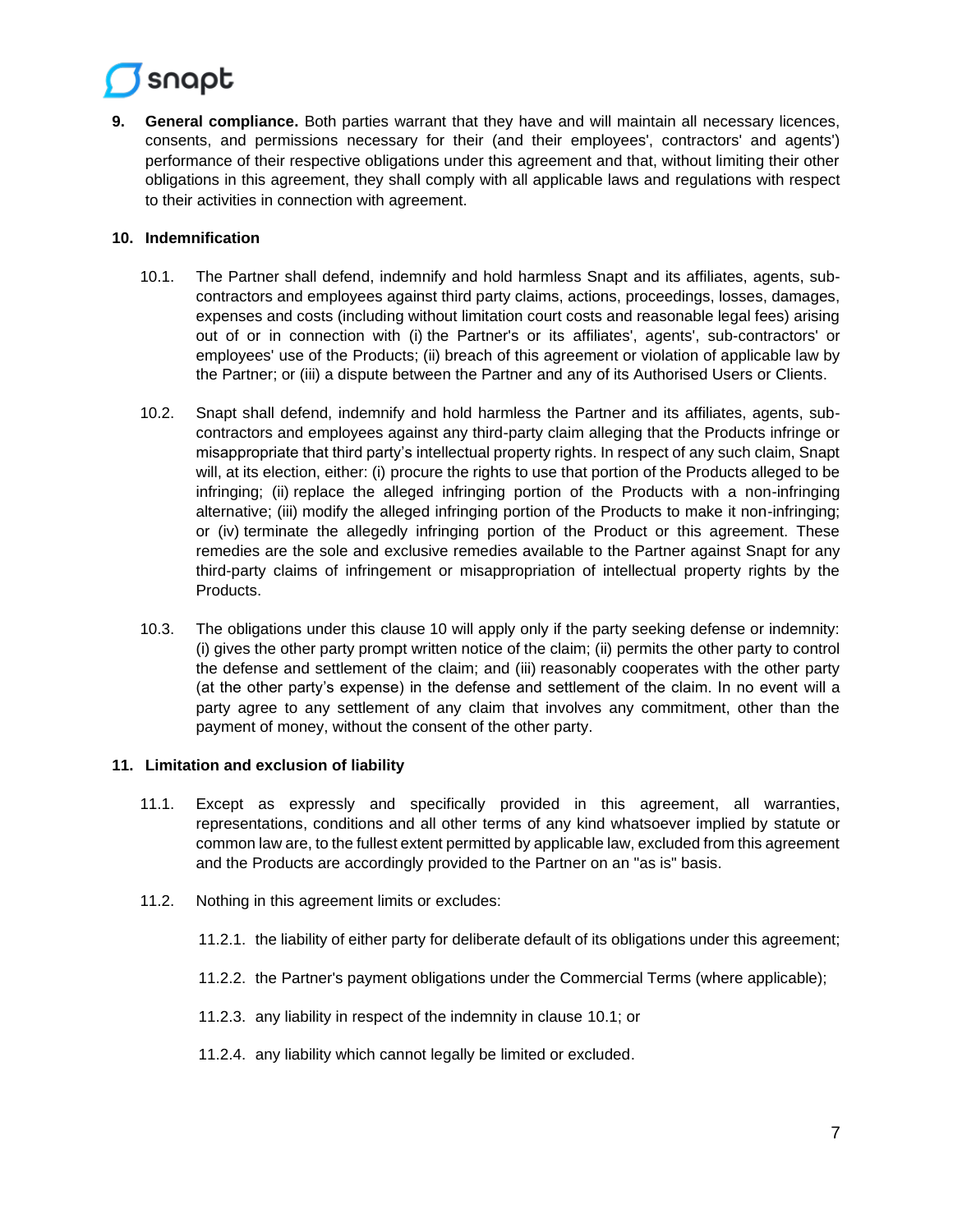

- 11.3. Subject to clause [11.1](#page-6-2) and clause [11.2,](#page-6-3) Snapt and its affiliates, agents, sub-contractors and employees shall not be liable to the Partner in respect of:
	- 11.3.1. any claims for special damages, loss of profits, loss of sales or business, loss of agreements or contracts, loss of anticipated savings, loss of or damage to goodwill, loss or corruption of data, pure economic loss, and/or indirect or consequential loss, howsoever arising under this agreement;
	- 11.3.2. any damage caused by errors or omissions in any information, instructions or scripts provided to Snapt by the Partner in connection with the Products, or any actions taken by Snapt at the Partner's direction; or
	- 11.3.3. any claims arising as a result of a modification of the Products by anyone other than Snapt, the Partner's use of the Products in a manner contrary to the instructions given to the Partner by Snapt, or the Partner's use of the Products or Documentation after notice of the alleged or actual infringement from Snapt or any appropriate authority.
- 11.4. Subject to clause [11.1](#page-6-2) and clause [11.2,](#page-6-3) Snapt's total aggregate liability to the Partner for claims arising in connection with the performance or contemplated performance of this agreement shall not exceed the total payments actually made by the Partner to Snapt under this agreement in the 6 months immediately preceding the date on which the claim arose.

## **12. Consequences of termination**

On termination of this agreement for any reason:

- 12.1. any licences granted under this agreement shall immediately terminate;
- 12.2. each party shall return and make no further use of any equipment, property, documentation and other items (and all copies of them) belonging to the other party;
- 12.3. Snapt may destroy or otherwise dispose of any of the Partner Data in its possession;
- 12.4. any clauses which are expressly intended to survive terminationshall remain in force; and
- 12.5. any rights, remedies, obligations or liabilities of the parties that have accrued up to the date of termination, including the right to claim damages in respect of any breach of the agreement which existed at or before the date of termination shall not be affected or prejudiced.
- **13. Force majeure.** Snapt shall have no liability to the Partner under this agreement if it is prevented from or delayed in performing its obligations under this agreement, or from carrying on its business, by acts, events, omissions or accidents beyond its reasonable control, including, without limitation, strikes, lock-outs or other industrial disputes (whether involving the workforce of Snapt or any other party), failure of a utility service or transport or telecommunications network, act of God, war, riot, civil commotion, malicious damage, compliance with any law or governmental order, rule, regulation or direction, accident, breakdown of plant or machinery, fire, flood, storm, epidemic or pandemic, or default of Snapt's or sub-contractors, provided that the Partner is notified of such an event and its expected duration.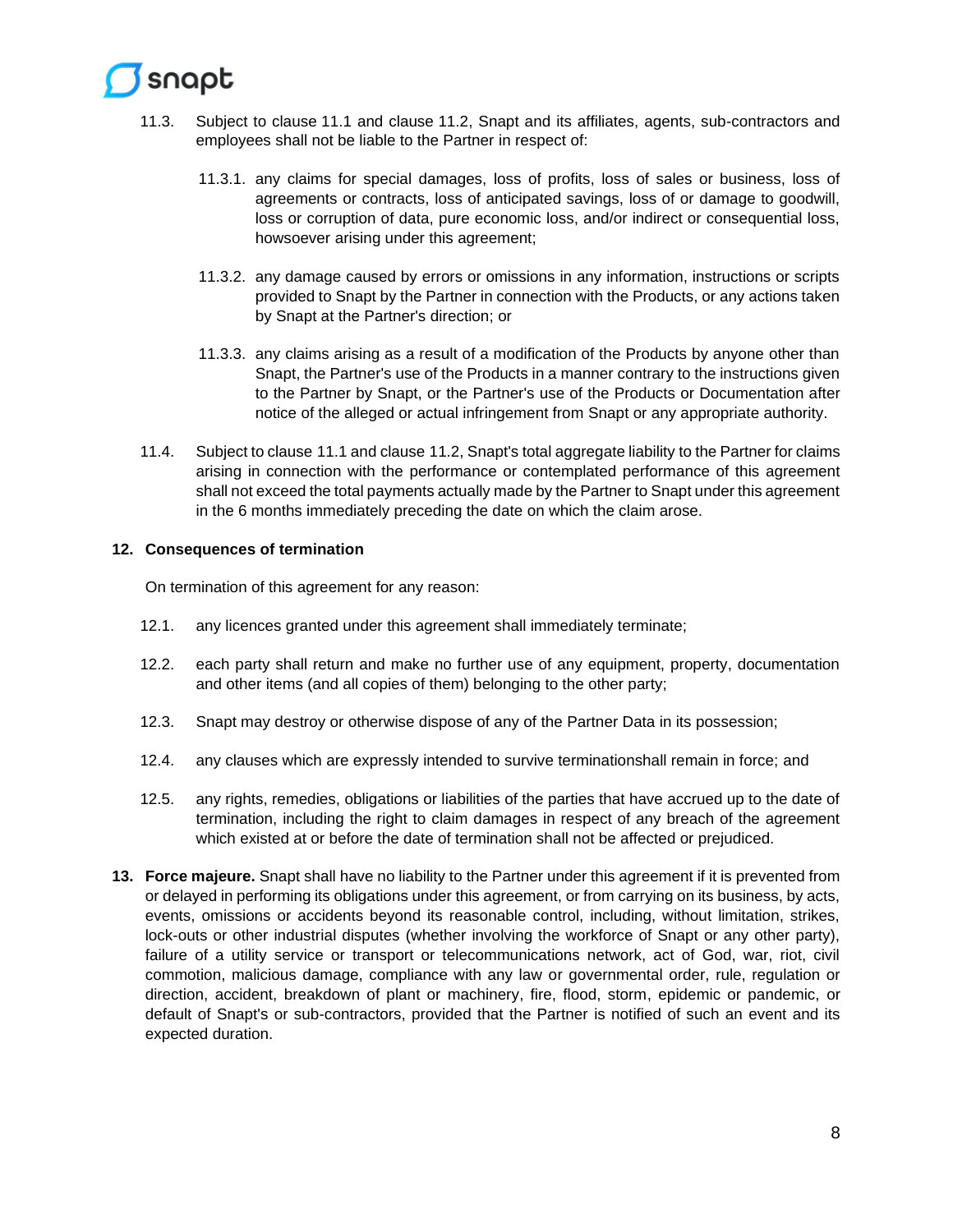

## **14. Notices**

- 14.1. All notices and documents required to be given under this agreement or in connection with legal proceedings arising out of it shall be in writing and shall be delivered to one or more of the addresses (including email addresses) set out for the respective parties in this agreement or submitted to Snapt in the registration process, or to such other addresses as may have been notified by that party for such purposes.
- 14.2. A notice delivered by hand shall be deemed to have been received when delivered (or if delivery is not in business hours, at 09h00 on the first business day following delivery). A correctly addressed notice sent by pre-paid first-class post or recorded delivery post shall be deemed to have been received at the time at which it would have been delivered in the normal course of post. A notice sent by email shall be deemed to have been received at the time of transmission.
- **15. Variation.** No variation or cancellation of this agreement shall be effective unless it is in writing and signed by or on behalf of the parties.
- **16. Waiver.** No failure or delay by a party to exercise any right or remedy provided under this agreement or by law shall constitute a waiver of that or any other right or remedy, nor shall it prevent or restrict the further exercise of that or any other right or remedy. No single or partial exercise of such right or remedy shall prevent or restrict the further exercise of that or any other right or remedy.
- **17. Rights and remedies.** Except as expressly provided in this agreement, the rights and remedies provided under this agreement are in addition to, and not exclusive of, any rights or remedies provided by law.
- **18. Severance.** If any provision of this agreement is or becomes invalid, illegal or unenforceable, it shall be deemed deleted, but that shall not affect the validity and enforceability of the rest of this agreement and, in the event of any such deemed deletion, the parties shall negotiate in good faith to agree a replacement provision that, to the greatest extent possible, achieves the intended commercial result of the original provision.
- **19. Entire agreement.** This agreement (being the General Terms and, if concluded, the Commercial Terms) constitutes the entire agreement between the parties and supercedes or extinguishes all previous agreements, promises, assurances, warranties, representations and understandings between them, whether written or oral, relating to its subject matter. The parties waive the right to rely on any alleged right, obligation or representation not expressly contained in this agreement.

## **20. Assignment**

- 20.1. The Partner shall not, without the prior written consent of Snapt, assign, transfer, charge, subcontract or deal in any other manner with all or any of its rights or obligations under this agreement.
- 20.2. Snapt may at any time assign, transfer, charge, sub-contract or deal in any other manner with all or any of its rights or obligations under this agreement.
- **21. No partnership or agency.** Nothing in this agreement is intended to or shall operate to create a partnership between the parties, or authorise either party to act as agent for the other, and neither party shall have the authority to act in the name or on behalf of or otherwise to bind the other in any